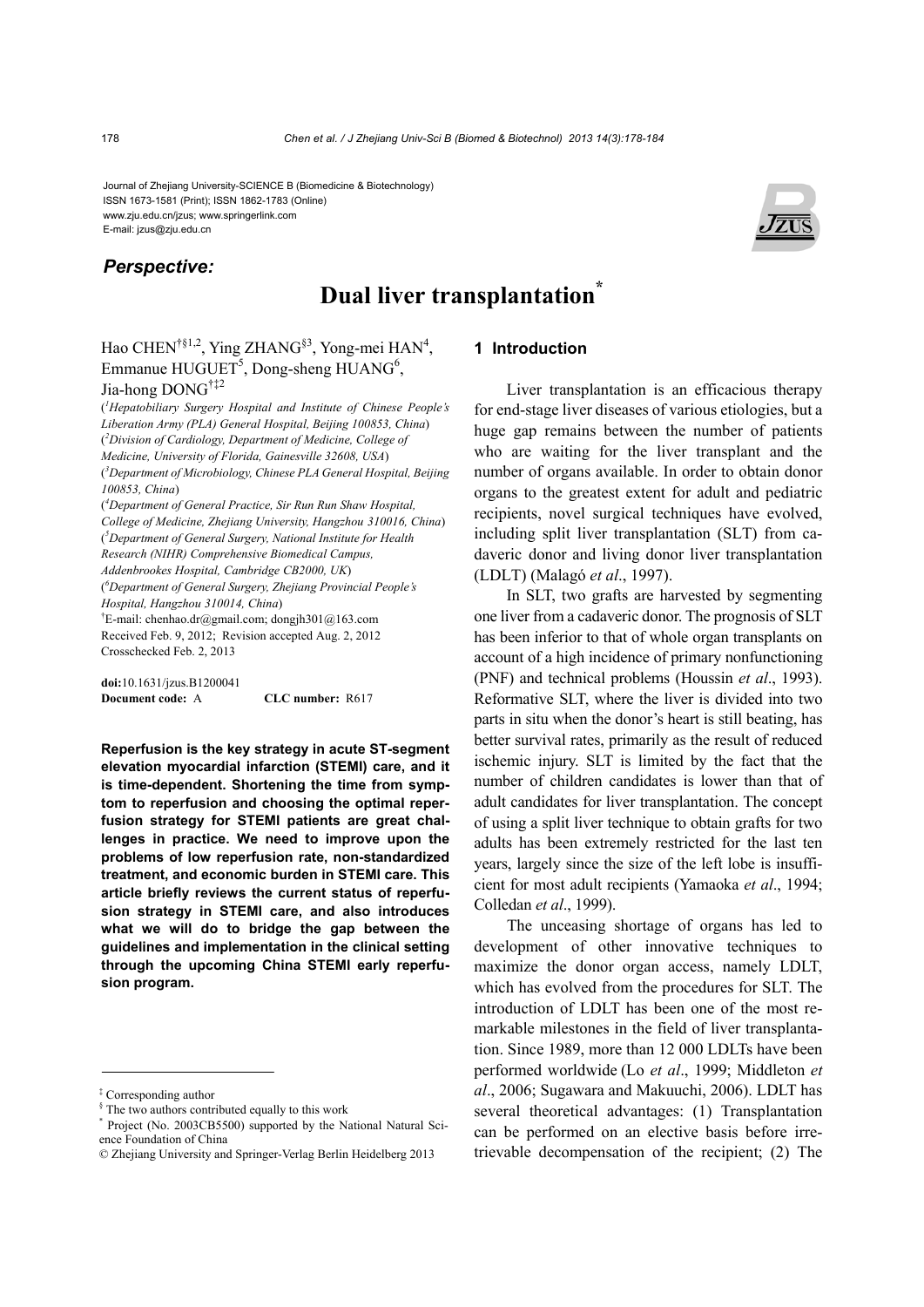graft is usually of excellent quality (Nadalin *et al*., 2004); (3) Ischemic time is relatively short; (4) LDLT raises the feasibility of liver graft for recipients who might otherwise not be qualified for standard deceased donor liver transplantation (Malagó *et al*., 2006). However, the extreme hazard of this pattern increases the morbidity and mortality potential for donor and recipient to 200%.

With the objective of achieving maximal donor safety by minimizing the mass of resected liver, the technique of "dual liver" adult-to-adult LDLT has been introduced, in which two lobe grafts are removed from two donors and grafted into one recipient (Lee *et al*., 2001a; Lee *et al*., 2001b; Kaihara *et al*., 2002; Wang *et al*., 2006; Broering *et al*., 2007). Lee *et al*. (2001a) first proposed the concept of dual left lobe grafts for liver transplantation and performed the first in 2001. As of June 2008, more than two hundred dual graft liver transplantations have been successfully performed at the Asan Medical Center in Korea (Zhang *et al*., 2008). To date, cases of dual liver transplantation have been reported worldwide (Table 1). Little is known about the indications and contraindications of dual liver transplantation, and there are no selection standards for dual grafts. There are no animal model reports of dual liver transplantation. Here we review 25 cases of dual liver transplantation, for which the medical data are available (Table 2).

### **2 Why was the dual liver transplantation adopted, simultaneously taking the risks of double donors even when SLT and LDLT are available?**

A healthy individual, usually a relative or friend to the recipient, voluntarily donates part of liver.

Furthermore, a surgeon can feel great pressure in order to ensure that operations are successful for both donors and recipients. Balancing the safety of the donor with a satisfying outcome of the recipient is a crucial issue in the process of living donation. The ethical issue of putting two donors at risk simultaneously for one recipient is contentious.

Previous studies indicate that at least 50% of the standard liver volume of the recipient is required to provide adequate functional hepatocytes to maintain the basic life (Fan *et al*., 2000). The metabolic demands of a larger recipient will not be met by a left lobe from a relatively small donor. The potential solutions to this problem are to raise the extent of resection of donor liver by the way of harvesting the right lobe of the liver, which theoretically accounts for 60% to 70% of the total liver mass, or to transplant dual grafts into one recipient. Harvesting the right lobe of the donor is not always safe, depending primarily on the volume of the remaining left lobe (Kawasaki *et al*., 1998). Even though the recipient may receive an adequate graft volume, the remaining left lobe may be not enough for donor safety. In this case, a possible and safe solution is dual left lobe or left lateral segment from two living donors which can address the problem of graft-size insufficiency and maximize donor safety. Furthermore, if the recipient requires a larger graft liver volume than the total volume of the two potential living donors' left lobes, and if right lobe harvest from one of two potential donors is deemed to be safe, one right lobe and one left lobe are the best match for a single recipient to avoid a small-for-size graft problem.

In adult-to-adult LDLT, since a small left lobe graft cannot meet the metabolic demand of recipients in most cases, dual grafts from two living donors can help to alleviate the problem of small-for-size graft syndrome (SFSGS) and yet secure the safety of the

| Reference                    | Journal                             | Number of cases | Nation         |
|------------------------------|-------------------------------------|-----------------|----------------|
| Lee <i>et al.</i> , 2001a    | Surgery                             |                 | Korea          |
| Lee et al., 2001b            | <b>Transplantation Proceedings</b>  |                 | Korea          |
| Kaihara et al., 2002         | Surgery                             |                 | Japan          |
| Hwang <i>et al.</i> , $2006$ | Liver Transplantation               | 163             | Korea          |
| Broering et al., 2007        | Liver Transplantation               |                 | Germany        |
| Soejima et al., 2008         | American Journal of Transplantation |                 | Japan          |
| Zhang $et al., 2008$         | Hepatogastroenterology              |                 | China          |
| Yang et al., 2009            | Surgery                             |                 | Taiwan (China) |

**Table 1 Published cases of dual liver transplantation**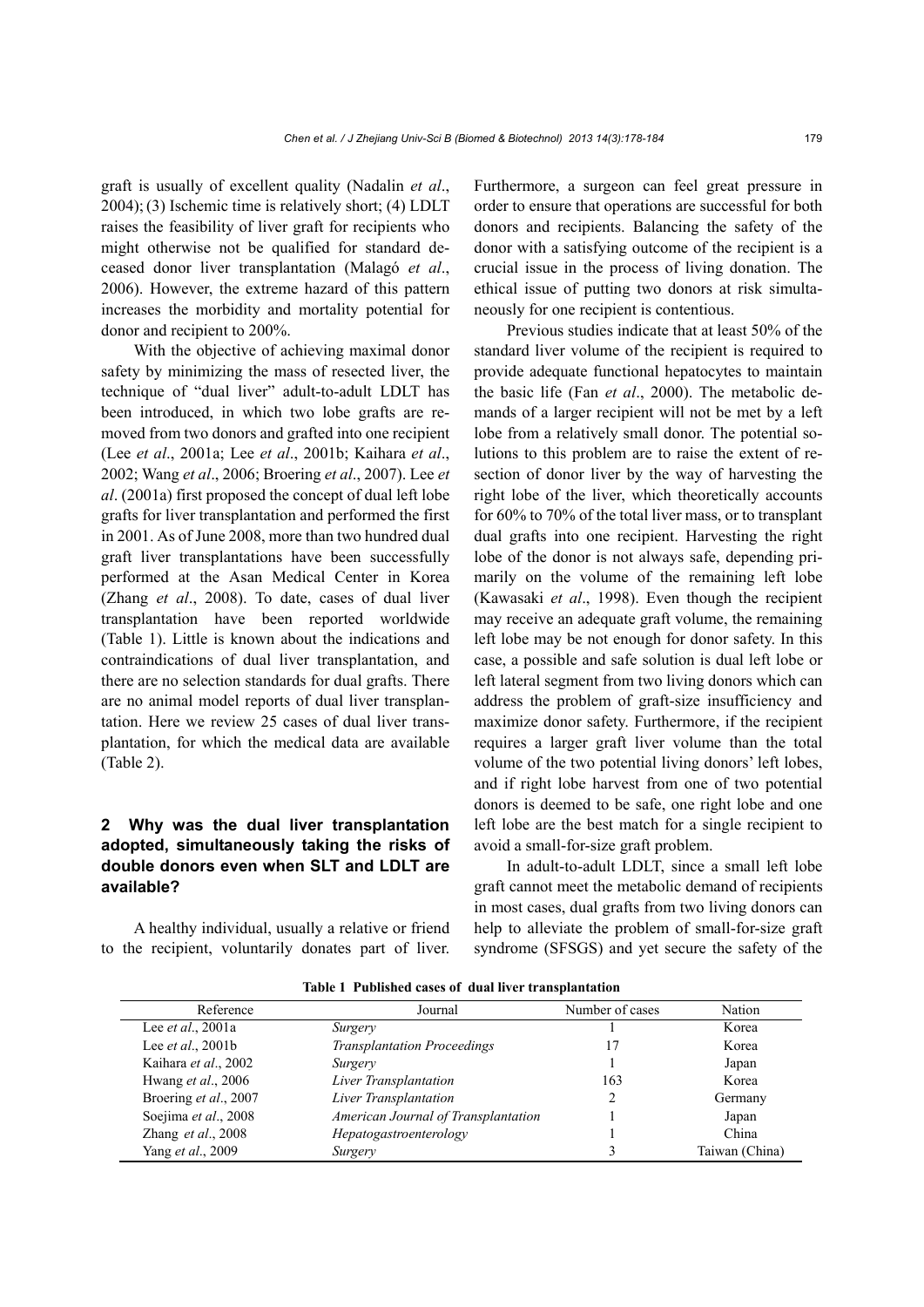|                                                                                                                                                                                                                                                                                                                                                                                                                                                                                                                          |                      |                           |                                                                 |                   |                     |                      |                                                   |                     | Donor          |                   |                                                 |                        |                          |
|--------------------------------------------------------------------------------------------------------------------------------------------------------------------------------------------------------------------------------------------------------------------------------------------------------------------------------------------------------------------------------------------------------------------------------------------------------------------------------------------------------------------------|----------------------|---------------------------|-----------------------------------------------------------------|-------------------|---------------------|----------------------|---------------------------------------------------|---------------------|----------------|-------------------|-------------------------------------------------|------------------------|--------------------------|
|                                                                                                                                                                                                                                                                                                                                                                                                                                                                                                                          |                      | Recipient                 |                                                                 |                   |                     |                      | Left side graft                                   |                     |                |                   | Right side graft                                |                        |                          |
| Disease<br>ż                                                                                                                                                                                                                                                                                                                                                                                                                                                                                                             | (year)<br>age<br>Sex | Weight <sup>a</sup><br>මූ | $\mathrm{S}\mathrm{L}\mathrm{V}^{\mathrm{b}}$<br>$\binom{1}{2}$ | Blood             | Relation            | (year)<br>age<br>Sex | volume $\left(\text{cm}^3\right)$<br>Weight $(g)$ | Lobe type/<br>Blood | Relation       | age (year)<br>Sex | volume $\left(\text{cm}^3\right)$<br>Weight (g) | blood<br>Lobe<br>type/ | Result                   |
| HBV-LC, HCC                                                                                                                                                                                                                                                                                                                                                                                                                                                                                                              | M/28                 | 59 (1.5%)                 | 1057 (53%)                                                      | ≺                 | Sister              | F/34                 | 310/300                                           | LLA                 | Sister         | F/3               | 310/260                                         | LL/A                   | Good                     |
| <b>TABLE</b><br>$\mathbf 2$                                                                                                                                                                                                                                                                                                                                                                                                                                                                                              | M/35                 | 70 (1.2%)                 | 1276 (65.4%)                                                    | $\mathbf{m}$      | Cadaveric           | $\mathbf{L}$         | 230/270                                           | OUD                 | Mother         |                   | 630/560 (10% fat)                               | RL/O                   | Good                     |
| HCV-LC, HCC                                                                                                                                                                                                                                                                                                                                                                                                                                                                                                              | M/51                 |                           | 95 (0.86%) 1824 (54.6%)                                         |                   | Wife                | $\mathbf{L}$         | 350/394                                           | $\Box$              | Son            | Σ                 | 470/591                                         | RL                     | Good                     |
| HBV-HCC<br>4                                                                                                                                                                                                                                                                                                                                                                                                                                                                                                             | F/58                 |                           | 64.9 (1.46%) 1311 (81.1%)                                       |                   | Son                 |                      | M/30 600/793 (70% fat)                            | STT                 | Samaritan      | M > 45            | 350/370 (10% fat)                               | STI                    | Good                     |
| HBV-LC<br>5                                                                                                                                                                                                                                                                                                                                                                                                                                                                                                              | M/52                 |                           | 83.7 (0.79%) 1498 (52.4%)                                       |                   | Daughter            | F/23                 | 370/363                                           | $\Box$              | Brother        | M/37              | 290/422 (80% fat)                               | STI                    | Good                     |
| HCV-LC<br>৩                                                                                                                                                                                                                                                                                                                                                                                                                                                                                                              | M57                  |                           | 65 (0.82%) 1463 (45.7%)                                         |                   | Son                 | M/24                 | 346/433                                           | $\exists$           | Brother-in-law | M/33              | 186/235                                         | <b>STT</b>             | Good                     |
| <b>HBV-LC</b>                                                                                                                                                                                                                                                                                                                                                                                                                                                                                                            | M/67                 |                           | 97 (0.80%) 1884 (54.5%)                                         |                   | Nephew              | M/40                 | 173/386                                           | STT                 | Son            | M/20              | 538/640                                         | 닍                      | Good                     |
| HBV-LC<br>$\infty$                                                                                                                                                                                                                                                                                                                                                                                                                                                                                                       | M/48                 |                           | 1314                                                            | ⋖                 | Brother             | M/38                 | 400 (10% fat)                                     | <b>ALLI</b>         | Daughter       | F/20              | 270                                             | <b>NTI</b>             | Good                     |
| HBV-LC<br>Ō                                                                                                                                                                                                                                                                                                                                                                                                                                                                                                              | M/41                 |                           | 1132                                                            | മ                 | Uncle               | M/49                 | 320 (30% fat)                                     | LLB                 | Cadaver        | F/27              | 360 (LLS)                                       | LLS/O                  | Atrophy of<br>RSG        |
| 10 HBV-FHF                                                                                                                                                                                                                                                                                                                                                                                                                                                                                                               | M/28                 |                           | 1356                                                            | ⋖                 | Brother             | M/27                 | 400 (20% fat)                                     | <b>NTI</b>          | Brother        | M/34              | 300 (10% fat)                                   | <b>NTI</b>             | Good                     |
| HBV-LC<br>$\overline{c}$                                                                                                                                                                                                                                                                                                                                                                                                                                                                                                 | M/35                 |                           | 1266                                                            | ⋖                 | Brother-in-law M/29 |                      | 350 (40% fat)                                     | <b>A/TT</b>         | Wife           | F/38              | 300 (15% fat)                                   | <b>A/TI</b>            | Atrophy of<br><b>RSG</b> |
| 13 HBV-LC, H-R                                                                                                                                                                                                                                                                                                                                                                                                                                                                                                           | F/55                 |                           | 1400                                                            | ≃                 | Daughter            | F/26                 | 300                                               | LL/B                | Son-in-law     | M/32              | 500                                             | LL/B                   | Dead                     |
| 14 HBV-LC                                                                                                                                                                                                                                                                                                                                                                                                                                                                                                                | M/41                 |                           | 160                                                             | ⋖                 | <b>Brother</b>      | M/47                 | 460                                               | <b>NTI</b>          | Friend         | M/38              | 350 (50% fat)                                   | LL/A                   | Good                     |
| HBV-FHF<br>$\overline{15}$                                                                                                                                                                                                                                                                                                                                                                                                                                                                                               | M/33                 |                           | 1316                                                            | $\circ$           | Brother-in-law      | M/28                 | 550 (40% fat)                                     | OUI                 | Father         | M/60              | 380 (LLS)                                       | <b>CISC</b>            | Good                     |
| 16 HBV-LC, HCC                                                                                                                                                                                                                                                                                                                                                                                                                                                                                                           | M/44                 |                           | 1393                                                            | $\circ$           | Friend              | M/44                 | 400 (5% fat)                                      | OUI                 | Cousin         | M/35              | 370 (5% fat)                                    | <b>D/T1</b>            | Good                     |
| 17 HBV-LC                                                                                                                                                                                                                                                                                                                                                                                                                                                                                                                | M/44                 |                           | 1294                                                            | ⋖                 | Wife                | F/42                 | 290 (5% fat)                                      | O/TI                | Nephew         | M/27              | 365                                             | <b>O/TI</b>            | Dead                     |
| 18 HBV-LC, H-R                                                                                                                                                                                                                                                                                                                                                                                                                                                                                                           | M/42                 |                           | 1174                                                            | $\circ$           | Wife                | F/40                 | 400 (10% fat)                                     | O/TI                | Son            | M/22              | 300 (5% fat)                                    | LL/O                   | Good                     |
| 19 HBV-LC, H-R                                                                                                                                                                                                                                                                                                                                                                                                                                                                                                           | M/46                 |                           | 1174                                                            | മ                 | Brother             | M/36                 | 320                                               | <b>LLB</b>          | Brother-in-law | M/40              | 350 (30% fat)<br>(LLS)                          | <b>CLSSB</b>           | Good                     |
| 20 HBV-LC                                                                                                                                                                                                                                                                                                                                                                                                                                                                                                                | M/49                 |                           | 1245                                                            | ⋖                 | Son                 | M/21                 | 350                                               | LL/A                | Nephew         | F/25              | $230$ (LLS)                                     | LLS/O                  | Atrophy of<br>RSG        |
| 21 HBV-LC                                                                                                                                                                                                                                                                                                                                                                                                                                                                                                                | M/47                 |                           | 1449                                                            | ○                 | Son                 | M/19                 | 400 (10% fat)                                     | OUI                 | <b>Brother</b> | M/34              | 340 (5% fat)                                    | <b>DTT</b>             | Dead                     |
| 22 HBV-LC                                                                                                                                                                                                                                                                                                                                                                                                                                                                                                                | M/42                 |                           | 142                                                             | ○                 | Cousin              | M/29                 | 360 (55% fat)                                     | OUI                 | Wife           | F/38              | 570 (3% fat) (RL)                               | RL/O                   | Good                     |
| HBV-LC, HCC<br>HCV-LC.<br>$23 \text{ }$                                                                                                                                                                                                                                                                                                                                                                                                                                                                                  | <b>M/55</b>          |                           | 1294                                                            | $\circ$           | Brother             | M/35                 | 450 (10% fat)                                     | OUI                 | Son            | M/23              | 340                                             | <b>DTI</b>             | Good                     |
| 24 HCV-LC                                                                                                                                                                                                                                                                                                                                                                                                                                                                                                                | F/62                 |                           | 1061                                                            | ≃                 | Son                 | M/33                 | 350                                               | LL/B                | Daughter       | F/31              | 300 (10% fat)                                   | LL/B                   | Good                     |
| 25 HBV-LC                                                                                                                                                                                                                                                                                                                                                                                                                                                                                                                | M/42                 |                           | 1294                                                            | $\mathbf{\Omega}$ | Nephew              | M/18                 | 450                                               | <b>ELLI</b>         | Pastot         | M/40              | 350 (25% fat)                                   | LLB                    | Good                     |
| SLV, standard liver volume of the recipient; HBV-LC, hepatitis B virus liver cirrhosis; FHF, fulminant hepatic failure; H-R syndrome, hepato-renal syndrome; HCC, hepato-ranna; HCV-LC, hepatitis<br>C virus liver cirrhosis; LL, left lobe; LLS, left lateral segment; RL, right lobe; LSG, left side graft; RSG, right side graft. <sup>a</sup> The data in the parenthese are the ratios of grafts to recipients' weight; <sup>b</sup> The data in<br>parenthese are the ratios of graft volume/standard liver volume |                      |                           |                                                                 |                   |                     |                      |                                                   |                     |                |                   |                                                 |                        |                          |

Table 2 Cases of dual liver transplantation in the world **Table 2 Cases of dual liver transplantation in the world** 

#### 180 *Chen et al. / J Zhejiang Univ-Sci B (Biomed & Biotechnol) 2013 14(3):178-18 4*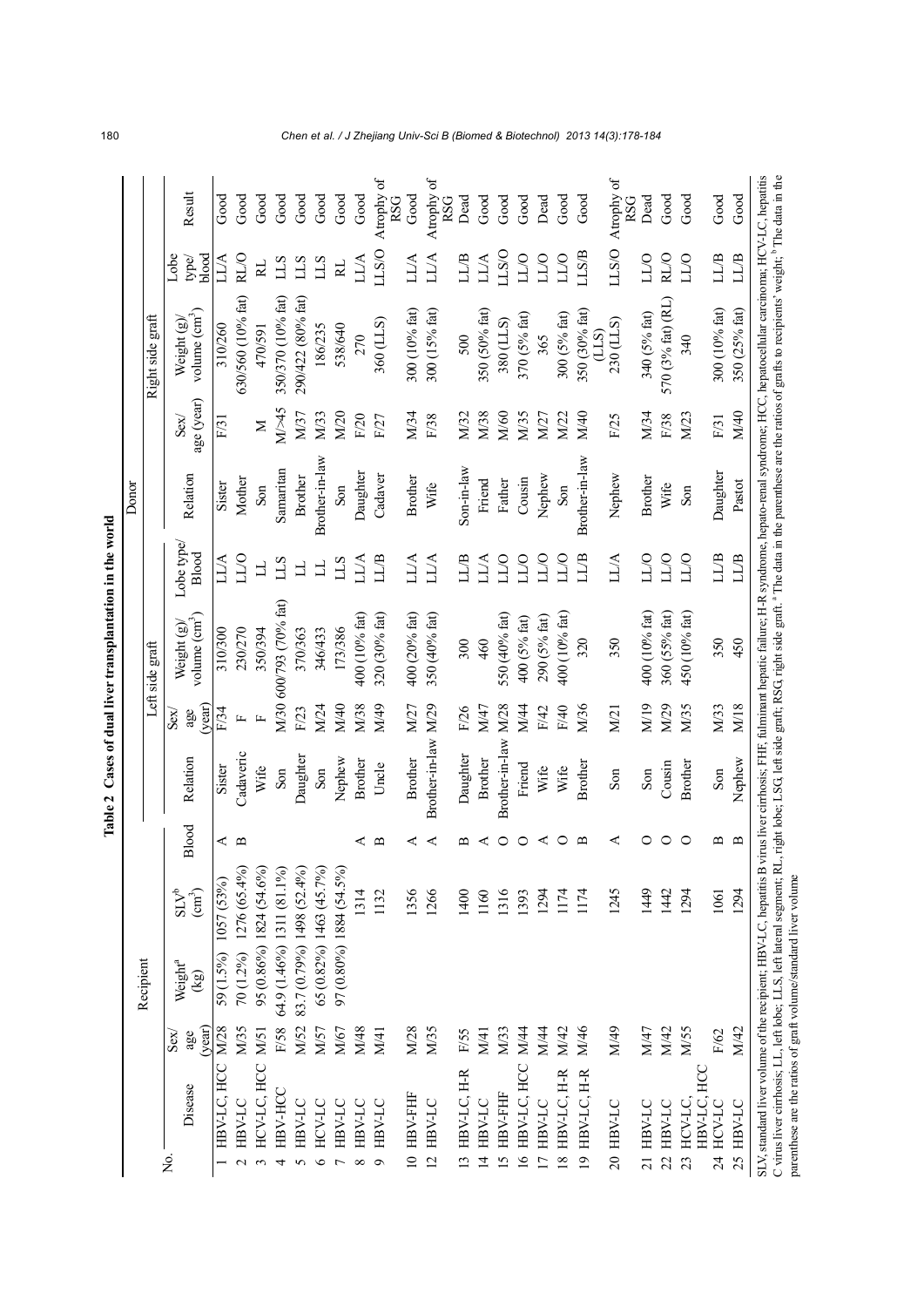donor in that situation, especially in countries with extreme scarcity of deceased donors. However, the threat to each donor in dual graft LDLT may not be different from that to a donor in single donor LDLT. Therefore, a combined risk of two donors may be double of that of a single donor. In LDLT, donor safety has first priority. Therefore, a substantial proportion of patients with end-stage liver disease waiting for LDLT have no choice but to give up the opportunity for cure due to concern about donor safety, mainly associated with the small remaining liver volume in the donor. Although there will be constant ethical concerns about placing two donors at risk for one patient, we believe that dual graft LDLT can offer an effective and safe therapeutic option for a family who hopes to save one of their own family members.

### **3 What guidelines must be observed when performing dual liver transplantation?**

The mortality of donor is about 0.15%–0.20% where the number of donor deaths reported has reached 14 (Trotter *et al*., 2006). While the donor mortality is estimated to be approximately 0.1% after left lateral segmentectomy (Otte, 2003), the risk of death for donors of a right lobe ranges from 0.4% to 0.5% (Moon *et al*., 2006). Until 2006, 3 donors have died after donation of the left lateral lobe, and 12 deaths of right lobe donors have been reported worldwide (Florman and Miller, 2006).

How to optimize graft volume is still a controversial issue. At present, there are two standards worldwide: one is ratio of grafts to recipients' weight (GRWR) and the other is ratio of grafts volume to recipients' standard liver volume (GV/SLV). It is generally thought that the former should be more than 0.8% (Fan *et al*., 2000), and the latter should be more than 40% (Kawasaki *et al*., 1998). According to the Fan *et al*. (2000) criteria, the volume of remnant liver should exceed 30%, while Lee *et al*. (2001b) believes that the volume of remnant liver should exceed 35% (Kawasaki *et al*., 1998). Previous study has shown, in Table 2 in the first seven cases, average GRWR and GV/SLV to be 1.06% and 58.1%, respectively, with good results, but from Cases 8 to 25, GV/SLV ranges from 46.6% to 78.9% with three patients dying (Lee *et al*., 2001b).

Dual left lobe or lateral segment transplantation may be considered in certain situations. Firstly, is the donor's left liver lobe too small to meet the metabolic demand of the recipient (Lee *et al*., 2001b)? Secondly, is the proportion of the donor's right lobe to the left lobe unusually high (greater than 70% of total liver volume) (Lee *et al*., 2001b), so that right lobectomy in the donor would lead to a high risk of liver insufficiency in the immediate postoperative period? Thirdly, the total volume of the dual graft should be at least 50% of the standard liver volume of the recipient, and the remaining liver in the donor should be more than 35% of the standard liver volume of the donor. If the donor is of marginal liver size, the size of donor should be increased. There is no available criterion for marginal liver donor presently. Of 25 cases, 7 cases are dual grafts with different steatosis from 3% to 70% fat, and 10 cases are dual grafts with different steatosis from 10% to 81% fat. The maximal GV/SLV was 81.1%. Moon *et al*. (2006) extended the indications for dual liver transplantation to using marginal grafts such as fatty liver grafts. They transplanted dual left lobe grafts into a single recipient, and rapid improvement in the graft steatosis was found within two weeks after transplantation, confirmed by computed tomography (CT) scan and biopsies (Moon *et al*., 2006). Increased volume of the marginal donor is necessary in dual liver transplantation.

### **4 What are the differences in surgical technique between dual liver transplantation and SLT and LDLT?**

The initial series of dual liver transplantations was reported by Lee *et al*. (2001b). According to their report, 94% (16/17) of patients received a dual left lobe or one left and one lateral segment graft, and only 6% (1/17) received one left and one right lobe graft. To justify placing two donors at safety, they tried to use two lateral segment or left lobe grafts, as long as the sum of left lateral segment grafts exceeded 50% of the SLV of the recipient.

To date, four kinds of dual liver transplantation techniques have been described. Of 25 patients, 14 received two left lobes, 6 received one left lobe and one left lateral segment, and 4 received one right lobe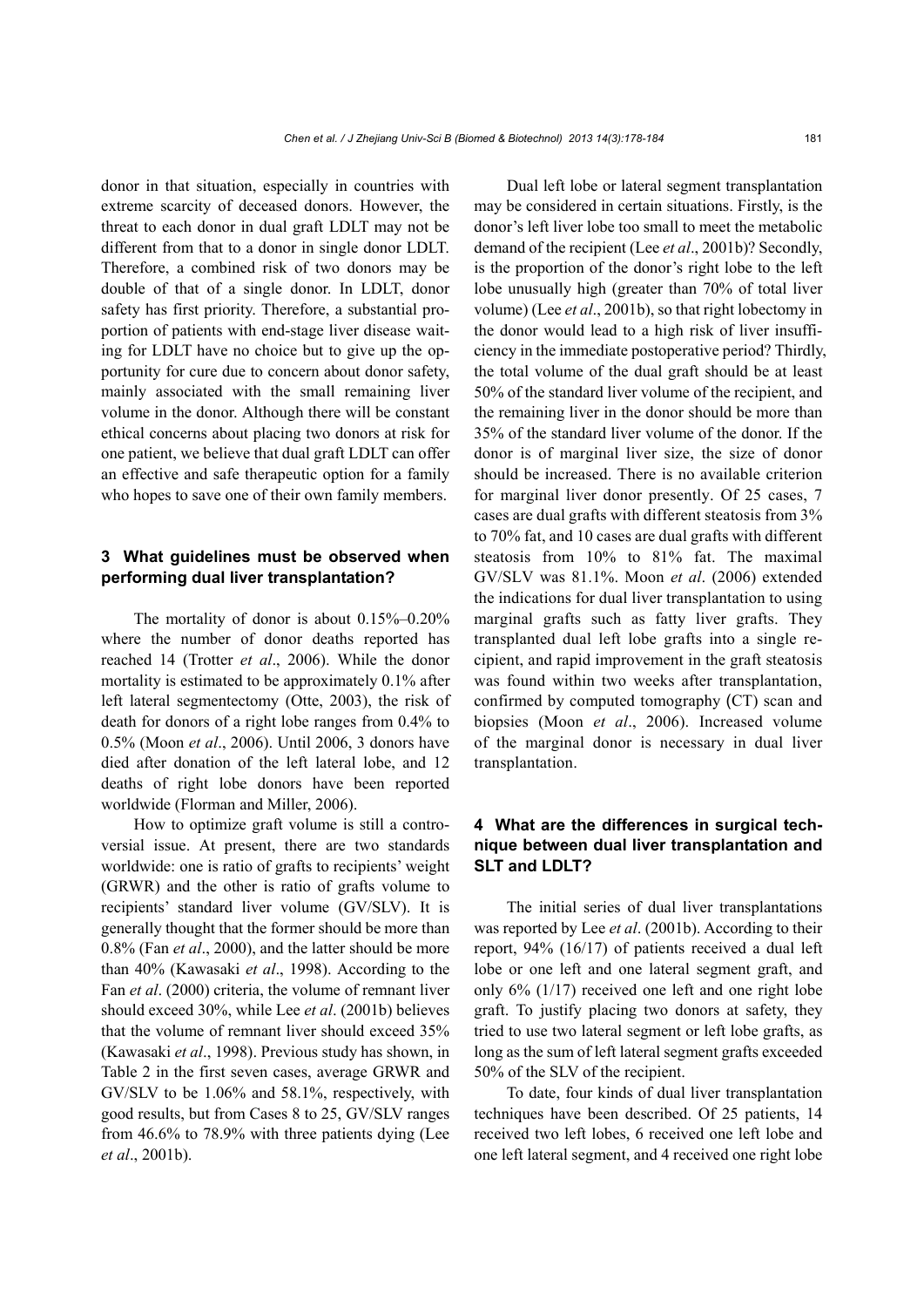and one left lobe, 1 received dual left lateral lobe (Table 2).

For the graft of two left lobes or one left lobe and left lateral lobe, the differences are as follows (Lee *et al*., 2001b). (1) The second liver graft need to be rotated 180° and heterotopically positioned to the right upper quadrant after the first liver graft is orthotopically implanted at the original left position. (2) The bile duct is reconstructed by duct-to-duct anastomosis before portal vein and hepatic vein anastomoses. The alterations to surgical technique arise mostly during implantation of the heterotopic second left lobe graft. The rotation of the heterotopic second liver graft through 180° in sagittal orientation brings the hilar structures into a reversed position. Therefore, the bile duct comes to lie behind the portal vein and the hepatic artery. This makes the hepaticojejunostomy of the second liver graft difficult with poor access once the portal vein anastomosis is made. (3) An interposition vein graft obtained from cadaveric iliac vein or vena cava, or from the recipient's umbilical vein is frequently necessary to bridge the gap between the recipient's right hepatic vein and the hepatic venous end of the liver graft. (4) A tissue expander filled with saline solution can be placed underneath the graft to support it when the heterotopically positioned left lobe or lateral segment graft is small with resulting undue tension on the hilar anastomosis.

Regarding the grafts of right lobe and left lobe, the match of the grafts and recipient in spatial position makes the operation relatively easy. There is no need to heterotopically rotate the graft through 180**°**. With regard to technical aspects, a right and a left lobe combination is probably an ideal option in dual graft LDLT. The positioning of each graft is anatomically natural and does not require any supportive device.

#### **5 Clinically underlying danger**

The left lobe and left lateral lobe implanted in the right side after heterotopic rotation display particular haemodynamic properties. There can be some competition in blood supply between the two grafts. Lee *et al.* (2001b) reported two right-sided heterotopic grafts undergoing atrophy, which was considered to be the result of portal venous blood flow favoring the left-sided orthotopic graft.

The immune microenvironment may be more complicated when two grafts become the target of rejection. There is a risk of rejection not only between two grafts and recipient but also between grafts. Lee *et al*. (2001b) reported that acute rejection was found by biopsy in both orthotopic and heterotopic grafts simultaneously.

In the 25 cases reported, three patients died. Causes of death included left-sided liver graft necrosis and post-transplant intestinal gangrene, cerebral hemorrhage, and brain-stem herniation with good liver function. Survival time is difficult to report because of incomplete data.

Aside from donor safety and graft-to-recipient size match, ABO-compatibility has been regarded as an essential prerequisite for successful LDLT. However, the outcome of ABO-incompatible LDLT has improved since the adoption of a novel strategy for overcoming the ABO blood group barrier (Egawa *et al*., 2007; Kawagishi and Satomi, 2008). One study has shown that an ABO-incompatible graft can be used as one component of dual graft LDLT if the other graft is ABO compatible. The recipient was administered a single dose of rituximab two weeks before LT. Plasma exchange (PE) with blood-type AB fresh frozen plasma was performed, with the frequency and timing of PE dependent on hemaglutinin (HA) titer, with the goal being an antibody titer 1:8 or less before LT. The result showed that dual graft LDLT with a combination of ABOi and ABOc grafts can be a feasible option to simultaneously overcome both SFSG syndrome and the ABO blood group barrier (Song *et al*., 2010).

#### **6 What should we do for clinical practice?**

In the research field, the animal model of whole-size and reduced-size liver transplantation in both rat and mouse has been successfully established and is widely used. There is an essential need to establish an animal model of dual liver transplantation to lay a basic foundation for clinical practice. Regarding the difficulties in microsurgery for the whole-size and reduced-size liver transplantation in both rat and mouse, we can imagine that a great challenge needs to be faced for the establishment of an animal model of dual liver transplantation in rat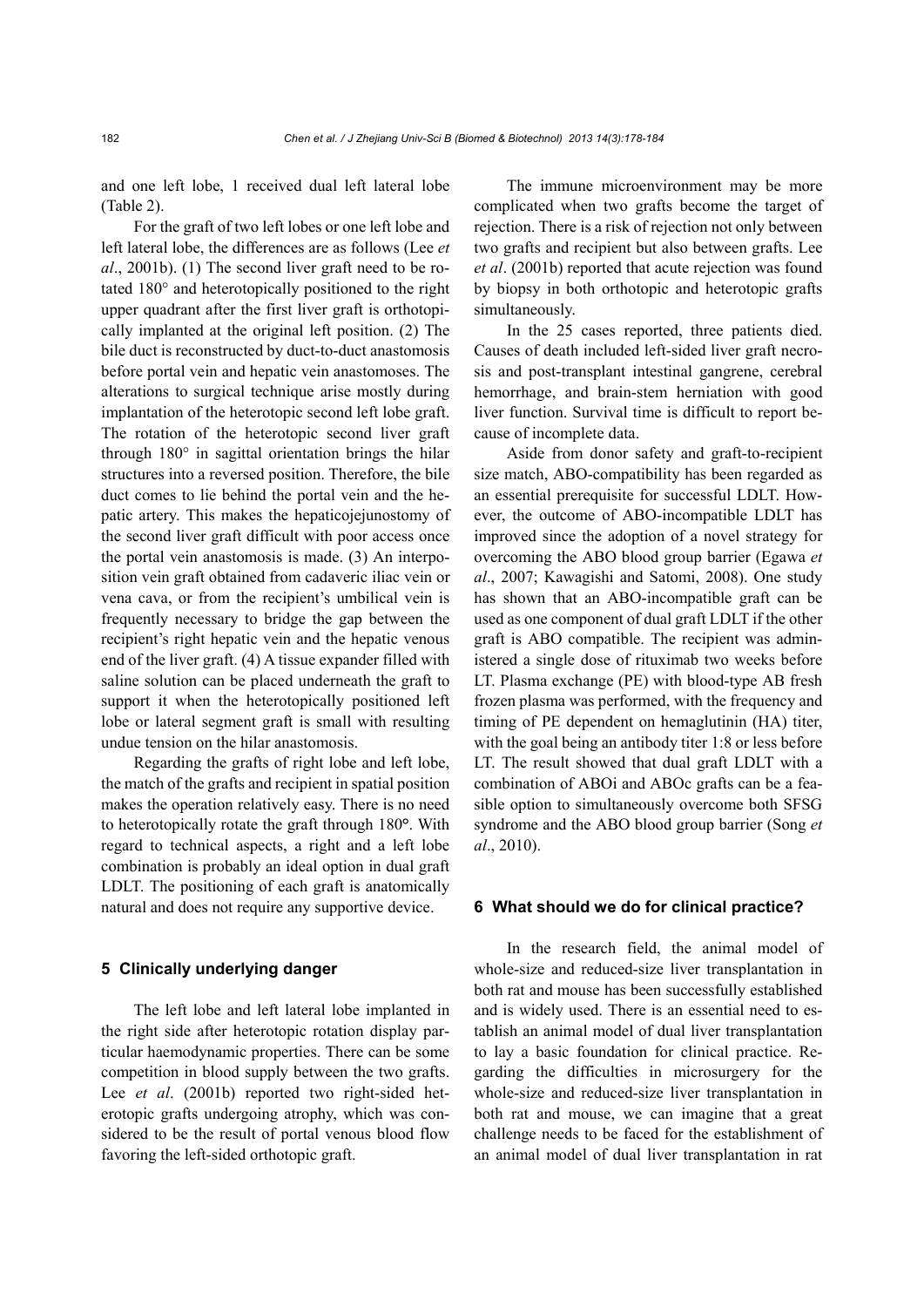and mouse. In our research group, we took great efforts to successfully establish a rat model of dual liver transplantation which will help scientists and clinicians to explore the unknown field of dual liver transplantation (Zhang *et al*., 2012).

In short, although LDLT using dual lobe grafts takes more effort and is a technically more complicated procedure, it is safely feasible and can increase the donor pool and contribute to the practice of adult-to-adult LDLT. However, further study is needed to evaluate the efficacy of this modality. Whenever deciding to perform LDLT, the possibility of dual graft LDLT should be evaluated and discussed to minimize donor risk.

#### **References**

- Broering, D.C., Walter, J., Rogiers, X., 2007. The first two cases of living donor liver transplantation using dual grafts in Europe. *Liver Transpl*., **13**(1):149-153. [doi:10. 1002/lt.21042]
- Colledan, M., Andorno, E., Valente, U., Gridelli, B., 1999. A new splitting technique for liver grafts. *Lancet*, **353**(9166):1763. [doi:10.1016/S0140-6736(99)00661-3]
- Egawa, H., Teramukai, S., Haga, H., Tanabe, M., Fukushima, M., Shimazu, M., 2007. Present status of ABO incompatible living donor liver transplantation in Japan. *Hepatology*, **47**(1):143-152. [doi:10.1002/hep.21928]
- Fan, S.T., Lo, C.M., Liu, C.L., Yong, B.H., Chan, J.K., Ng, I.O., 2000. Safety of donors in live donor liver transplantation using right lobe grafts. *Arch*. *Surg*., **135**(3):336-340. [doi:10.1001/archsurg.135.3.336]
- Florman, S., Miller, C.M., 2006. Live donor liver transplantation. *Liver Transpl*., **12**(4):499-510. [doi:10.1002/lt. 20754]
- Houssin, D., Boillot, O., Soubrane, O., Couinaud, C., Pitre, J., Ozier, Y., Devictor, D., Bernard, O., Chapuis, Y., 1993. Controlled liver splitting for transplantation in two recipients: technique, results and perspectives. *Br*. *J*. *Surg*., **80**(1):75-80. [doi:10.1002/bjs.1800800126]
- Hwang, S., Lee, S.G., Lee, Y.J., Sung, K.B., Park, K.M., Kim, K.H., Ahn, C.S., Moon, D.B., Hwang, G.S., Kim, K.M., *et al*., 2006. Lessons learned from 1000 living donor liver transplantations in a single center: how to make living donations safe. *Liver Transpl*., **12**(6):920-927. [doi:10. 1002/lt.20734]
- Kaihara, S., Ogura, Y., Kasahara, M., Oike, F., You, Y., Tanaka, K., 2002. A case of adult-to-adult living donor liver transplantation using right and left lateral lobe grafts from 2 donors. *Surgery*, **131**(6):682-684. [doi:10.1067/msy. 2002.123801]
- Kawagishi, N., Satomi, S., 2008. ABO-incompatible living donor liver transplantation: new insights into clinical relevance. *Transplantation*, **85**(11):1523-1525. [doi:10. 1097/TP.0b013e318173a70e]
- Kawasaki, S., Makuuchi, M., Matsunami, H., Hashikura, Y.,

Ikegami, T., Nakazawa, Y., Chisuwa, H., Terada, M., Miyagawa, S., 1998. Living related liver transplantation in adults. *Ann*. *Surg*., **227**(2):269-274.

- Lee, S., Hwang, S., Park, K., Lee, Y., Choi, D., Ahn, C., Nah, Y., Koh, K., Han, S., Park, S., *et al*., 2001a. An adult-to-adult living donor liver transplant using dual left lobe grafts. *Surgery*, **129**(5):647-650. [doi:10.1067/msy. 2001.114218]
- Lee, S.G., Hwang, S., Park, K.M., Kim, K.H., Ahn, C.S., Lee, Y.J., Cheon, J.Y., Joo, S.H., Moon, D.B., Joo, C.W., *et al*., 2001b. Seventeen adult-to-adult living donor liver transplantations using dual grafts. *Transpl*. *Proc*., **33**(7-8): 3461-3463. [doi:10.1016/S0041-1345(01)02491-5]
- Lo, C.M., Fan, S.T., Liu, C.L., Chan, J.K., Lam, B.K., Lau, G.K., Wei, W.I., Wong, J., 1999. Minimum graft size for successful living donor liver transplantation. *Transplantation*, **68**(8):1112-1116. [doi:10.1097/00007890-1999 10270-00009]
- Malagó, M., Rogiers, X., Broelsch, C.E., 1997. Liver splitting and living donor techniques. *Br*. *Med*. *Bull*., **53**(4):860-867. [doi:10.1093/oxfordjournals.bmb.a011654]
- Malagó, M., Sotiropoulos, G.C., Nadalin, S., Valentin-Gamazo, C., Paul, A., Lang, H., Radtke, A., Saner, F., Molmenti, E., Beckebaum, S., *et al*., 2006. Living donor liver transplantation for hepatocellular carcinoma: a single-center preliminary report. *Liver Transpl*., **12**(6):934-940. [doi:10.1002/lt.20677]
- Middleton, P.F., Duffield, M., Lynch, S.V., Padbury, R.T., House, T., Stanton, P., Verran, D., Maddern, G., 2006. Living donor liver transplantation-adult donor outcomes: a systematic review. *Liver Transpl*., **12**(1):24-30. [doi:10.1002/lt.20663]
- Moon, D., Lee, S., Hwang, S., Kim, K., Ahn, C., Park, K., Ha, T., Song, G., 2006. Resolution of severe graft steatosis following dual-graft living donor liver transplantation. *Liver Transpl*., **12**(7):1156-1160. [doi:10.1002/lt.20814]
- Nadalin, S., Testa, G., Malagó, M., Beste, M., Frilling, A., Schroeder, T., Jochum, C., Gerken, G., Broelsch, C.E., 2004. Volumetric and functional recovery of the liver after right hepatectomy for living donation. *Liver Transpl*., **10**(8):1024-1029. [doi:10.1002/lt.20182]
- Otte, J.B., 2003. Donor complications and outcomes in live-liver transplantation. *Transplantation*, **75**(10):1625- 1626. [doi:10.1097/01.TP.0000065020.55959.4A]
- Soejima, Y., Taketomi, A., Ikegami, T., Yoshizumi, T., Uchiyama, H., Yamashita, Y., Meguro, M., Harada, N., Shimada, M., Maehara, Y., 2008. Living donor liver transplantation using dual grafts from two donors: a feasible option to overcome small-for-size graft problems? *Am*. *J*. *Transpl*., **8**(4):887-892. [doi:10.1111/j.1600-6143. 2008.02153.x]
- Song, G.W., Lee, S.G., Hwang, S., Kim, K.H., Ahn, C.S., Moon, D.B., Ha, T.Y., Kwon, S.W., Ko, G.Y., Kim, K.W., 2010. Dual living donor liver transplantation with ABOincompatible and ABO-compatible grafts to overcome small-for-size graft and ABO blood group barrier. *Liver Transpl*., **16**(4):491-498. [doi:10.1002/lt.22016]